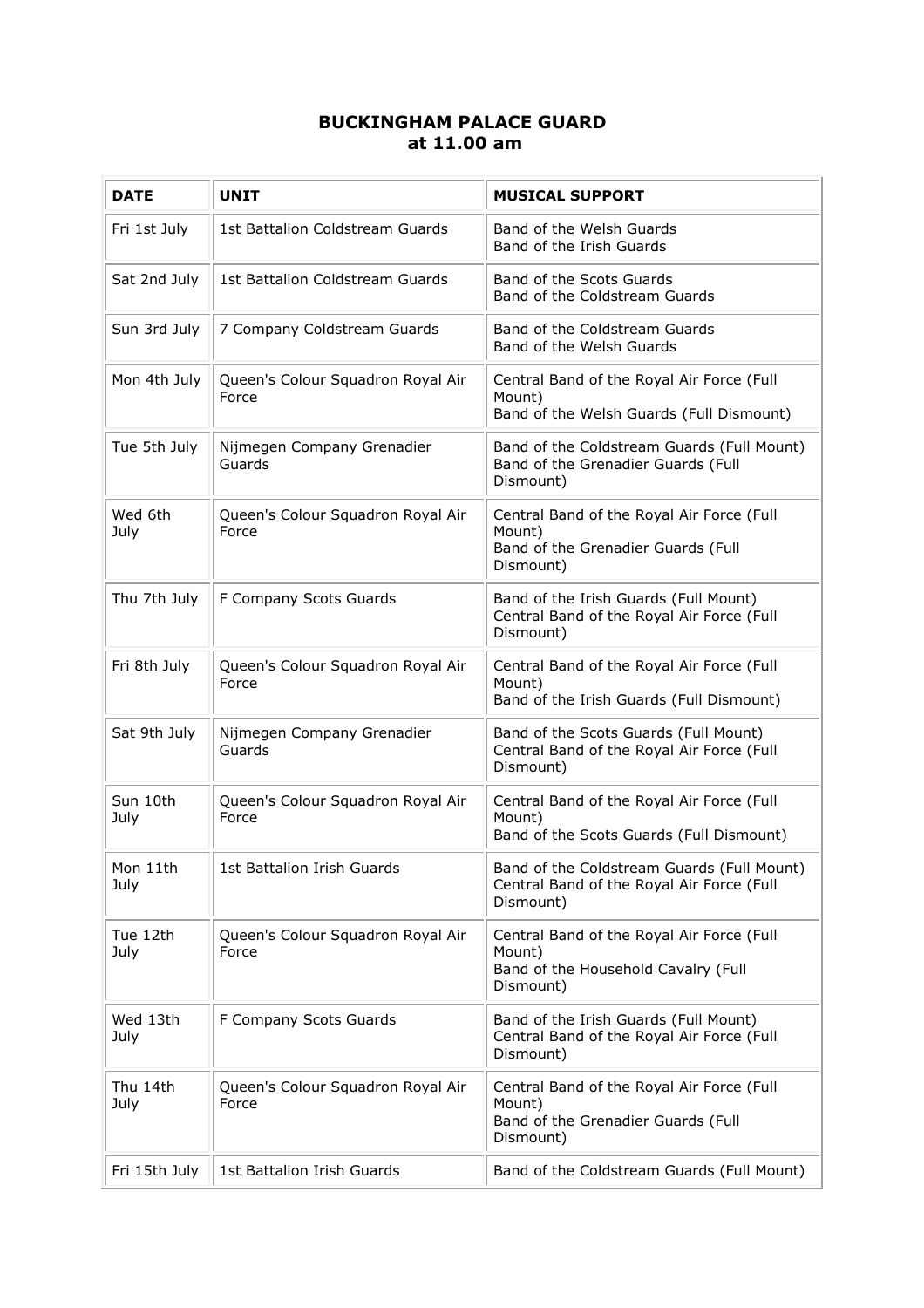|                  |                                            | Central Band of the Royal Air Force (Full<br>Dismount)                                                  |
|------------------|--------------------------------------------|---------------------------------------------------------------------------------------------------------|
| Sat 16th<br>July | Queen's Colour Squadron Royal Air<br>Force | Central Band of the Royal Air Force (Full<br>Mount)<br>Band of the Coldstream Guards (Full<br>Dismount) |
| Sun 17th<br>July | 1st Battalion Irish Guards                 | Band of the Coldstream Guards (Full Mount)<br>Central Band of the Royal Air Force (Full<br>Dismount)    |
| Mon 18th<br>July | F Company Scots Guards                     | Band of the Coldstream Guards<br>Band of the Irish Guards                                               |
| Tue 19th<br>July | 1st Battalion Irish Guards                 | Band of the Grenadier Guards<br>Band of the Household Cavalry                                           |
| Wed 20th<br>July | 7 Company Coldstream Guards                | Band of the Coldstream Guards<br>Band of the Grenadier Guards                                           |
| Thu 21st<br>July | 1st Battalion Irish Guards                 | Band of the Irish Guards<br>(No St. James's Palace Band)                                                |
| Fri 22nd July    | 7 Company Coldstream Guards                | Band of the Irish Guards<br>Band of the Grenadier Guards                                                |
| Sat 23rd<br>July | F Company Scots Guards                     | Band of the Irish Guards<br>Band of the Coldstream Guards                                               |
| Sun 24th<br>July | 7 Company Coldstream Guards                | Band of the Irish Guards<br>Honourable Artillery Company Corps of<br>Drums                              |
| Mon 25th<br>July | 1st Battalion Coldstream Guards            | Band of the Grenadier Guards<br>Band of the Coldstream Guards                                           |
| Tue 26th<br>July | 1st Battalion Coldstream Guards            | Band of the Grenadier Guards<br>Band of the Coldstream Guards                                           |
| Wed 27th<br>July | Nijmegen Company Grenadier<br>Guards       | Band of the Irish Guards<br>Band of the Coldstream Guards                                               |
| Thu 28th<br>July | F Company Scots Guards                     | Band of the Welsh Guards<br>Band of the Irish Guards                                                    |
| Fri 29th July    | 1st Battalion Coldstream Guards            | Band of the Coldstream Guards<br>Band of the Welsh Guards                                               |
| Sat 30th<br>July | 7 Company Coldstream Guards                | Band of the Coldstream Guards<br>Band of the Grenadier Guards                                           |
| Sun 31st<br>July | 1st Battalion Coldstream Guards            | Band of the Welsh Guards<br>1st Battalion Coldstream Guards Corps of<br>Drums                           |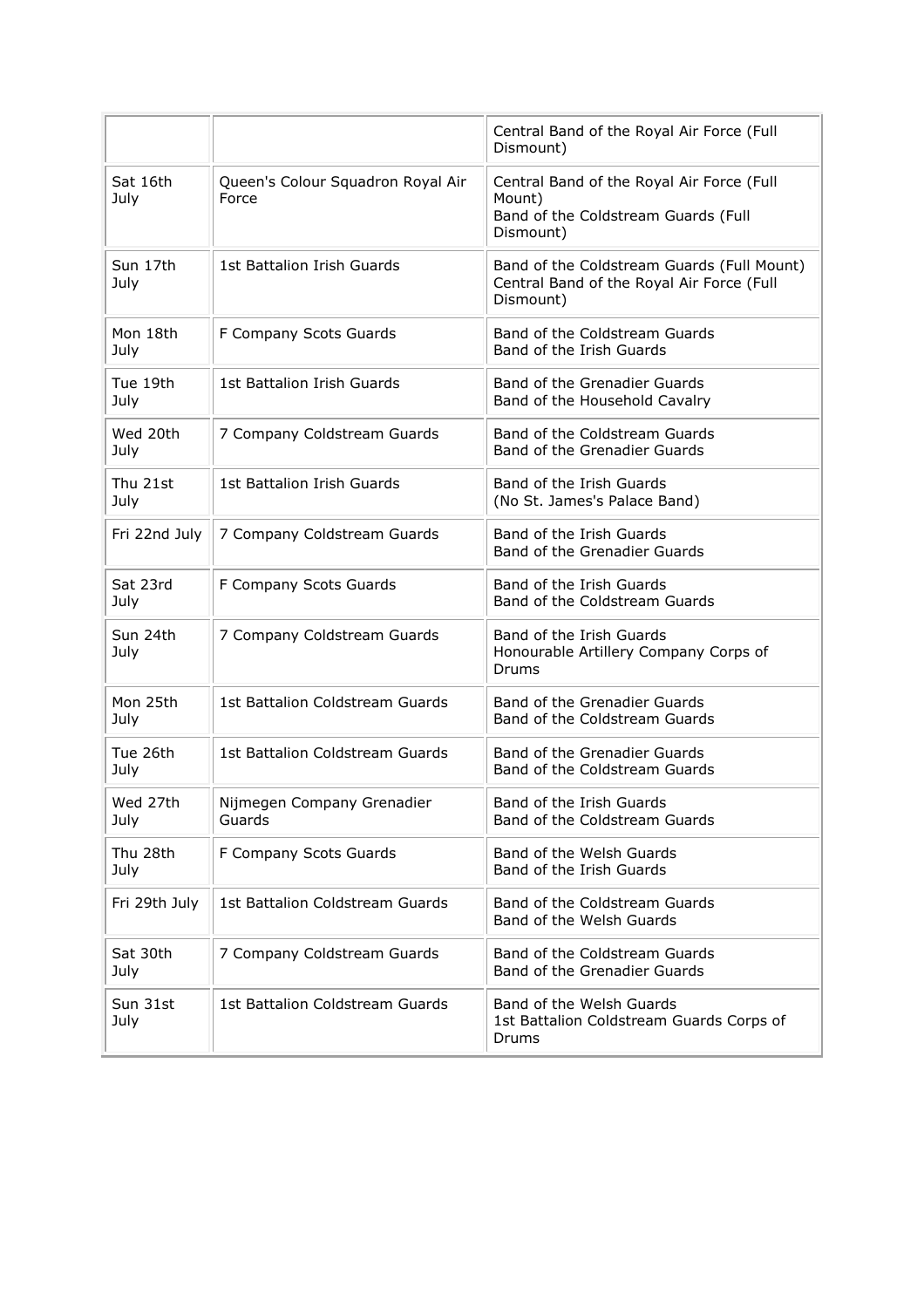## **WINDSOR CASTLE GUARD at 11.00 am**

| <b>DATE</b>                  | <b>UNIT</b>                                 | <b>MUSICAL SUPPORT</b>                            |
|------------------------------|---------------------------------------------|---------------------------------------------------|
| Fri 1st July                 | <b>1st Battalion Coldstream</b><br>Guards   | 1st Battalion Coldstream Guards<br>Corps of Drums |
| Sat 2nd<br>July              | <b>1st Battalion Coldstream</b><br>Guards   | 1st Battalion Coldstream Guards<br>Corps of Drums |
| Sun 3rd<br>July              | Nijmegen Company<br><b>Grenadier Guards</b> | No Music or Ceremony                              |
| Mon 4th<br>July              | F Company Scots Guards                      | Band of the Household Cavalry                     |
| Tue 5th<br>July              | 7 Company Coldstream<br>Guards              | Band of the Household Cavalry                     |
| Wed 6th<br>July              | Nijmegen Company<br><b>Grenadier Guards</b> | Band of the Household Cavalry                     |
| Thu 7th<br>July              | 7 Company Coldstream<br>Guards              | Band of the Household Cavalry                     |
| Fri 8th July                 | Nijmegen Company<br><b>Grenadier Guards</b> | Band of the Welsh Guards                          |
| Sat 9th<br>July              | F Company Scots Guards                      | 1st Battalion Irish Guards Drums or<br>Pipes      |
| Sun 10th<br>July             | F Company Scots Guards                      | No Music or Ceremony                              |
| Mon $11^{\text{th}}$<br>July | <b>1st Battalion Irish Guards</b>           | 1st Battalion Irish Guards Drums or<br>Pipes      |
| Tue 12th<br>July             | 1st Battalion Irish Guards                  | 1st Battalion Irish Guards Drums or<br>Pipes      |
| Wed 13th<br>July             | <b>1st Battalion Irish Guards</b>           | 1st Battalion Irish Guards Drums or<br>Pipes      |
| Thu 14th<br>July             | 7 Company Coldstream<br>Guards              | Band of the Household Cavalry                     |
| Fri 15th<br>July             | 1st Battalion Irish Guards                  | 1st Battalion Irish Guards Drums or<br>Pipes      |
| Sat 16th<br>July             | <b>1st Battalion Irish Guards</b>           | 1st Battalion Irish Guards Drums or<br>Pipes      |
| Sun 17th                     | 7 Company Coldstream                        | No Music or Ceremony                              |